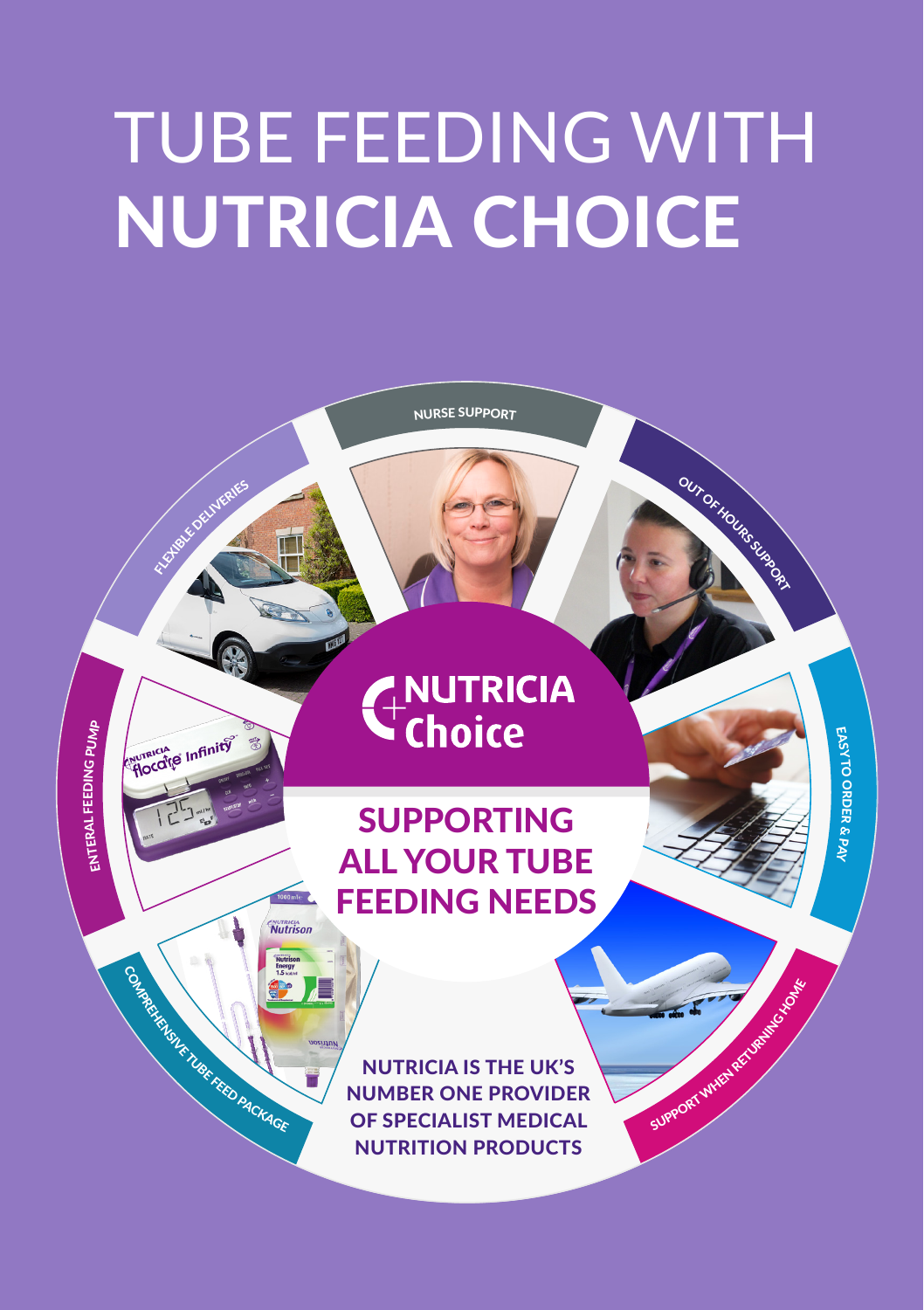## PURPOSE OF THIS GUIDE

Information in this guide provides advice on how to care for your enteral feeding tube, equipment and administer enteral feeds.

Additional advice literature regarding care is available for specific care requirements on request.

It is recommended that you follow the advice given by your managing healthcare professional about the duration and amount of tube feed you need every day, in order to gain the maximum benefit from enteral tube feeding.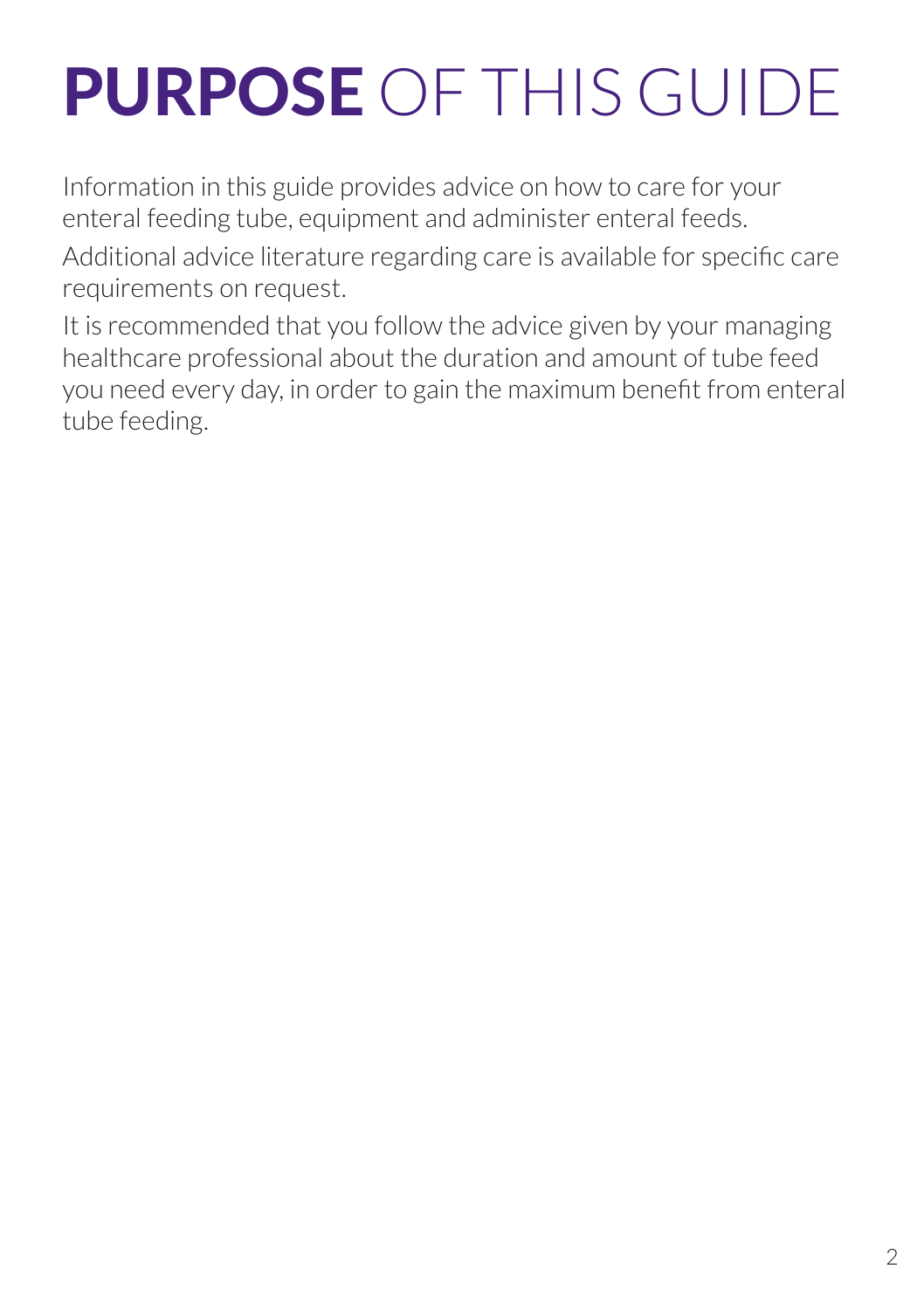# TABLE OF CONTENTS

| Minimising contamination of feed through safe handling _________7                                                                                                                                                              |    |
|--------------------------------------------------------------------------------------------------------------------------------------------------------------------------------------------------------------------------------|----|
| Comfort and correct positioning during and following feed ______ 8                                                                                                                                                             |    |
|                                                                                                                                                                                                                                |    |
|                                                                                                                                                                                                                                |    |
|                                                                                                                                                                                                                                |    |
|                                                                                                                                                                                                                                |    |
|                                                                                                                                                                                                                                |    |
|                                                                                                                                                                                                                                |    |
|                                                                                                                                                                                                                                |    |
| Tube feeding methods and the contract of the contract of the contract of the contract of the contract of the contract of the contract of the contract of the contract of the contract of the contract of the contract of the c | 13 |
|                                                                                                                                                                                                                                |    |
|                                                                                                                                                                                                                                |    |
|                                                                                                                                                                                                                                | 14 |
|                                                                                                                                                                                                                                |    |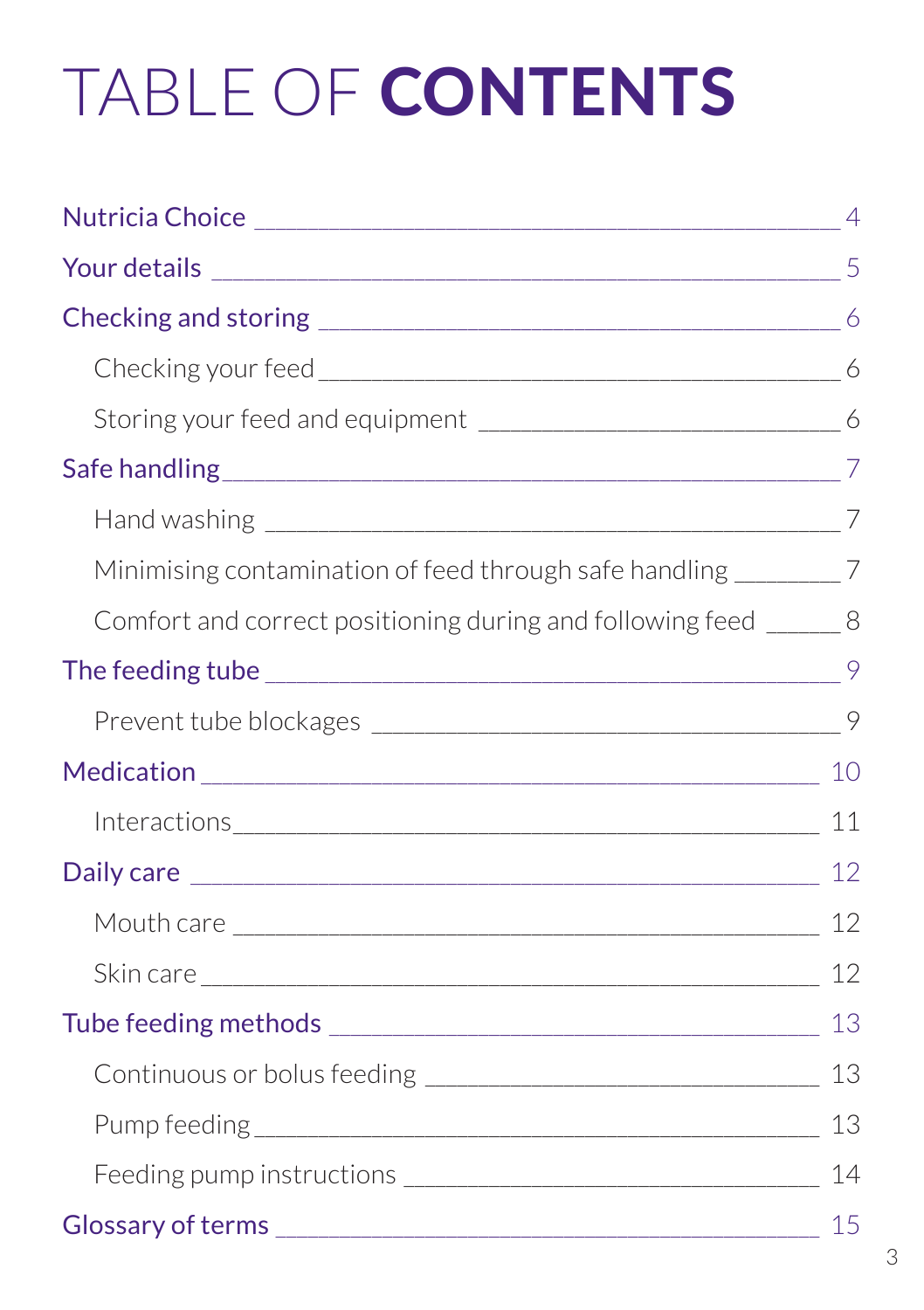# NUTRICIA CHOICE

Nutricia Choice supports adults and children, their families and carers, when they leave hospital by providing them with training and ongoing support, enabling them to manage their enteral feeding tube.

This welcome pack contains useful contact numbers for the Nutricia Choice team, the Nutricia Choice Enteral Nurse Specialists, and also the emergency support helpline.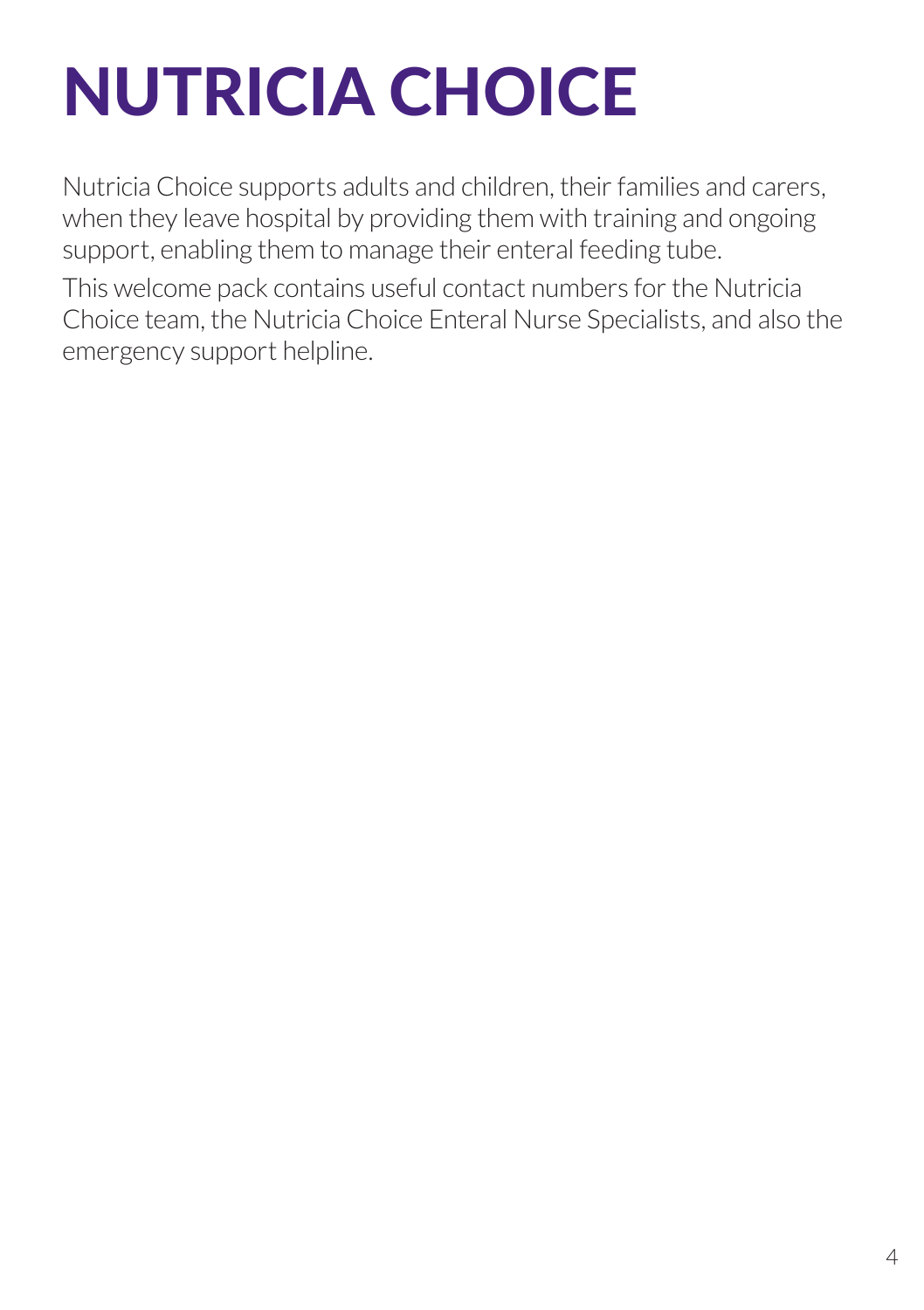## YOUR DETAILS

| Name:                                    |        |      |      |
|------------------------------------------|--------|------|------|
| Type of tube and size (FG or Ch):        |        |      |      |
| Date of placement:                       |        |      |      |
| First date of replacement (if required): |        |      |      |
| Type of tube feed and amount:            |        |      |      |
| Feeding schedule:                        |        |      |      |
| Feed                                     | Volume | Rate | Time |
|                                          |        |      |      |

| <b>CONTACTS</b>                                    | <b>NAME</b> | <b>TELEPHONE NO.</b> |
|----------------------------------------------------|-------------|----------------------|
| Hospital Doctor or Nurse:                          |             |                      |
| Dietitian:                                         |             |                      |
| Nutricia Choice<br>Enteral Nurse Specialist:       |             |                      |
| Nutricia Choice team:<br>For orders and deliveries |             |                      |
| <b>Emergency Support</b><br>Advice Line:           |             |                      |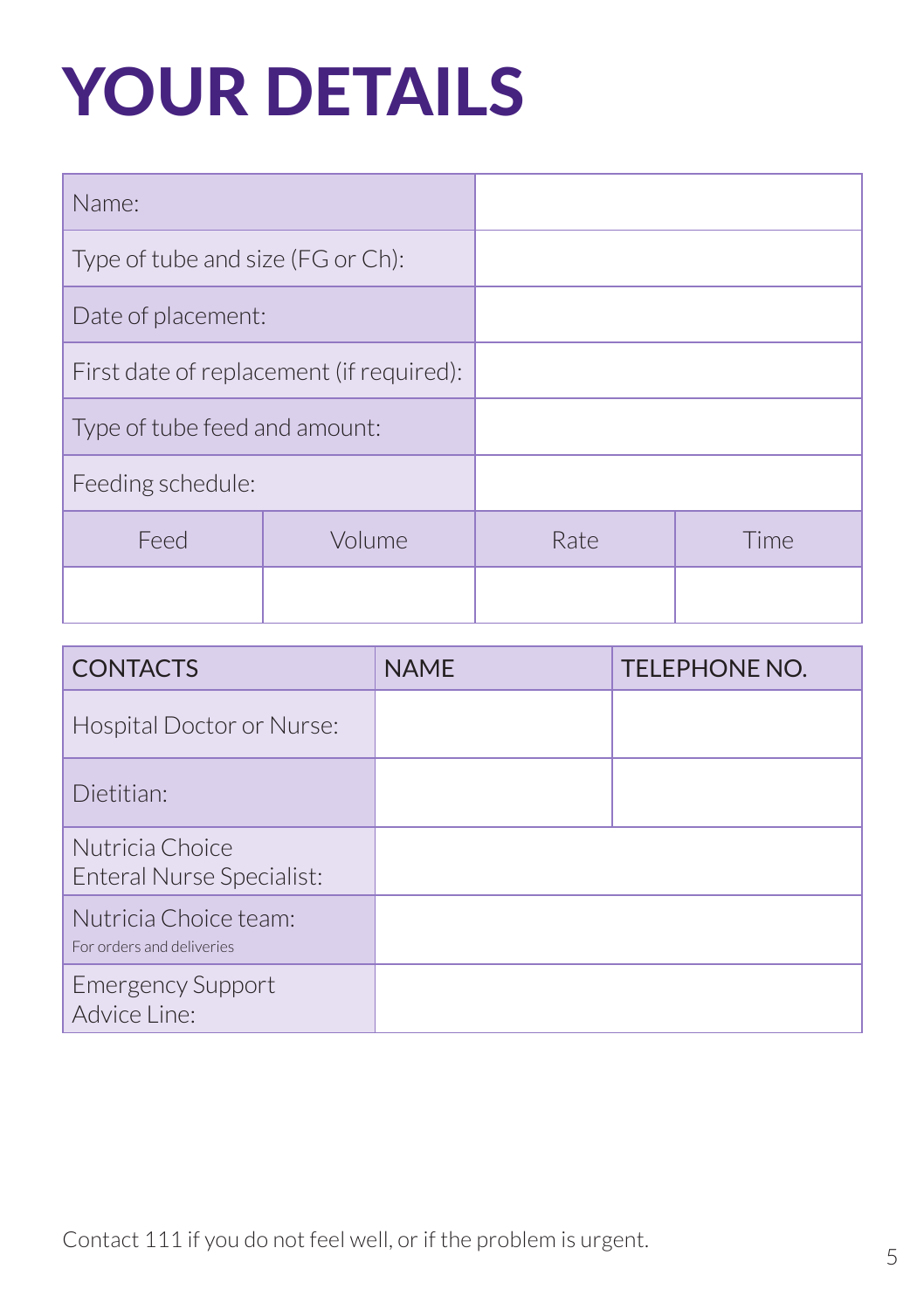# CHECKING & STORING

Products may occasionally be damaged during transit or become contaminated if not stored correctly. Therefore, check and store your feed and equipment carefully.

#### Checking your feed  $\blacktriangleright$

- Check the name of the feed is the same as that prescribed by the managing healthcare professional/dietitian
- Check the feed is within the expiry date printed on the case and on the individual pack or bottle, check foil seal on feed is intact
- Always gently shake the bottle or Pack before use
- Check the sealed bottle or pack remains intact and that the liquid looks smooth and does not appear to have 'curdled'. If there are signs of curdling, use a different bottle or pack with the same name printed on it. If you have concerns about the feed consistency contact the Nutricia Choice team so that arrangements can be made for the product to be returned or replaced.

#### Storing your feed and equipment  $\blacktriangleright$

- Feed and equipment need to be kept clean and could be damaged if kept at the wrong temperature
- Store unopened feed and equipment in a cool, dry place
- Avoid placing feed and equipment next to radiators or in direct sunlight
- Remember to rotate your feed supply so that you use the oldest feed first
- Contact the Nutricia Choice team if an uplift of feed or equipment is required.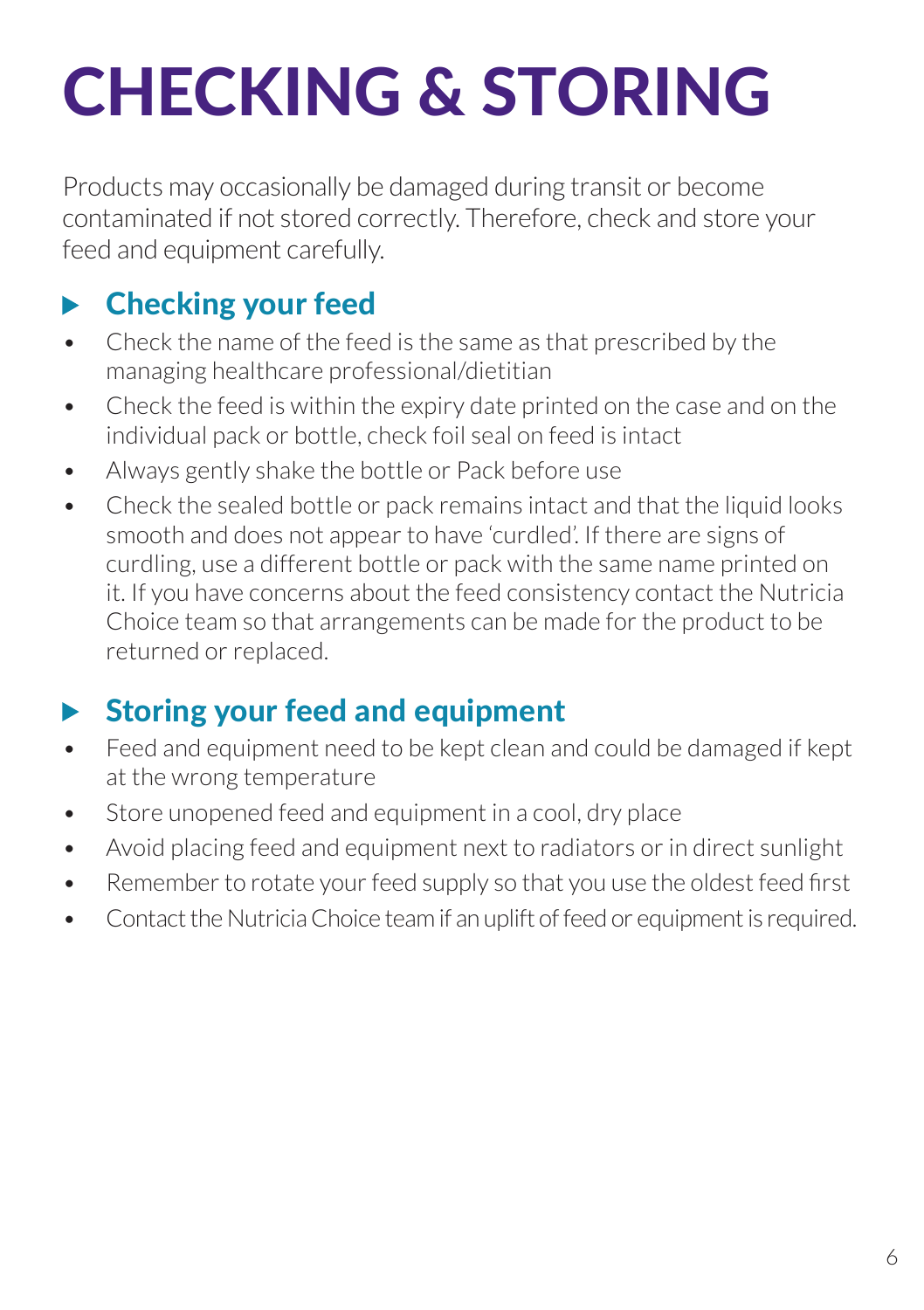# SAFE HANDLING



Effective hand washing will reduce the risk of infection.

**Equipment:** soap, a clean dry towel.

- 1. Remove rings and watches. Wet your hands under running warm water and apply soap to your hands. Rub your palms vigorously together
- 2. Make sure all skin areas are washed, paying particular attention to finger tips, thumbs, back of hands, wrists and between fingers
- 3. Rinse thoroughly with warm water to make sure all soap is removed. Always dry hands on a clean towel.

#### Minimising contamination of feed through  $\blacktriangleright$ safe handling

- 1. Careful handling of feed and equipment will also reduce bacteria spreading and prevent complications such as vomiting and diarrhoea. Therefore, follow the instructions for minimising contamination of feed through safe handling
- 2. To lower the risk of contamination, set up equipment using a clean work area. Avoid touching any internal part of the feed container, giving set or feeding tube with your hands. Avoid unnecessary handling of equipment
- 3. Sterile feeds can be hung for up to 24 hours from opening provided they are handled using a clean technique. Any decanted/poured feeds, or powdered feeds made up with liquid, have a limited hanging time of no more than four hours
- 4. Feed containers must not be topped up with feed once feeding has started; the total volume must be decanted at the start of the new feed
- 5. Dispose of any unused feed after the above time periods
- 6. Change feeding sets every 24 hours, or more frequently if advised by the managing healthcare professional
- 7. Before disposing of enteral feeding waste products you will need to check with the managing healthcare professional or local hospital that it is acceptable to dispose of them in your normal household rubbish.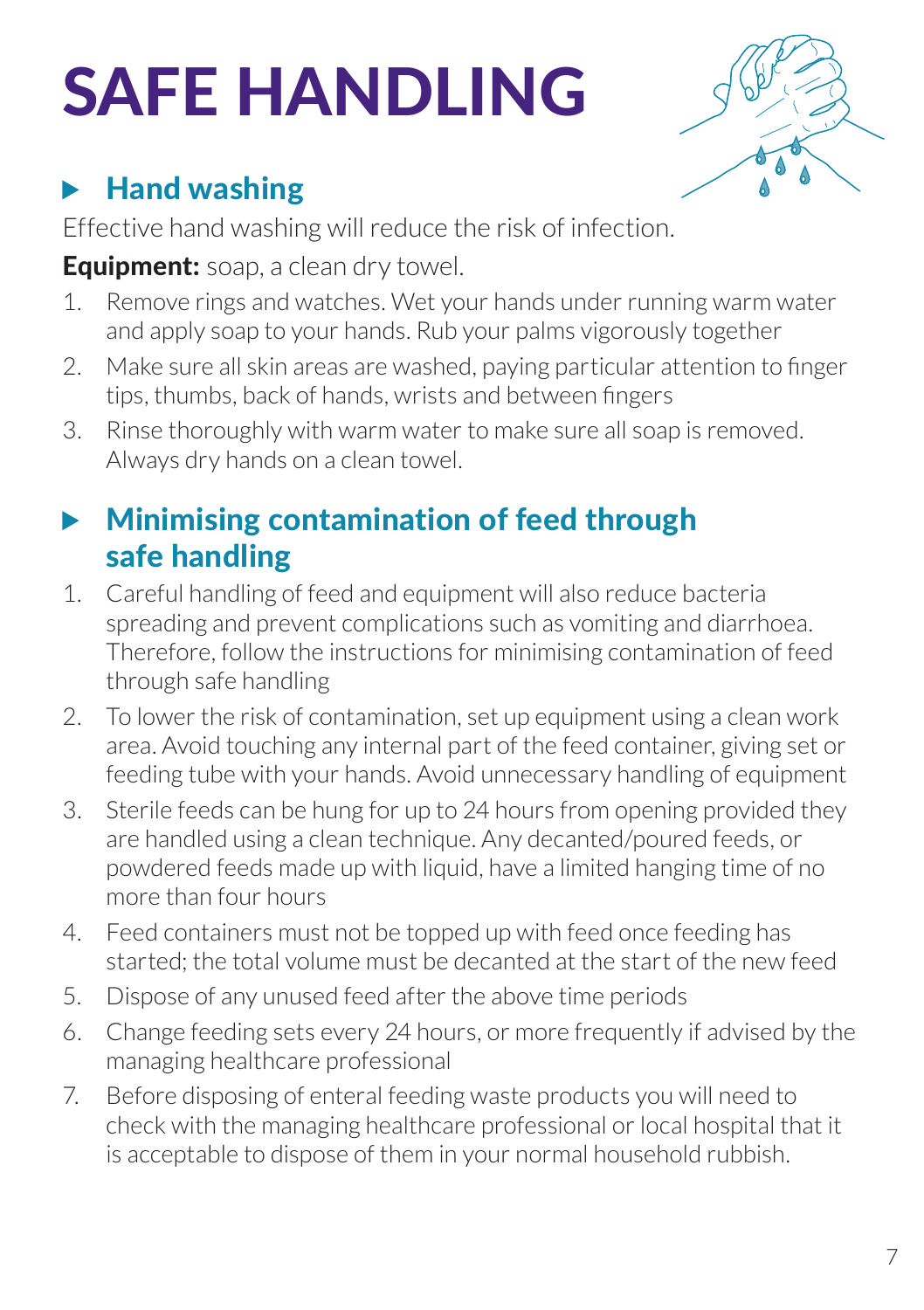

#### ▶ Correct positioning during and following feed

Positioning yourself correctly and maintaining the correct position during and after enteral feed, will allow the feed to settle in your stomach and help to prevent complications.

- 1. It is important to position yourself at an angle of 45º or greater whilst feeding and for at least one hour after your feeding has stopped
- 2. If you cannot maintain the 45º position you will need to be supported with pillows at a minimum angle of 30º. If this is not possible, please discuss with the managing healthcare professional as it is important to maintain this position to prevent complications
- 3. If you experience any leakage around the stoma (if you have a BGT, Button, PEG or JEJ), pain or discomfort whilst using your feeding tube, stop using the tube immediately and contact the managing healthcare professional immediately for advice
- 4. In the very rare event that you start to feel short of breath, stop feeding immediately and seek urgent medical advice, or call for an ambulance.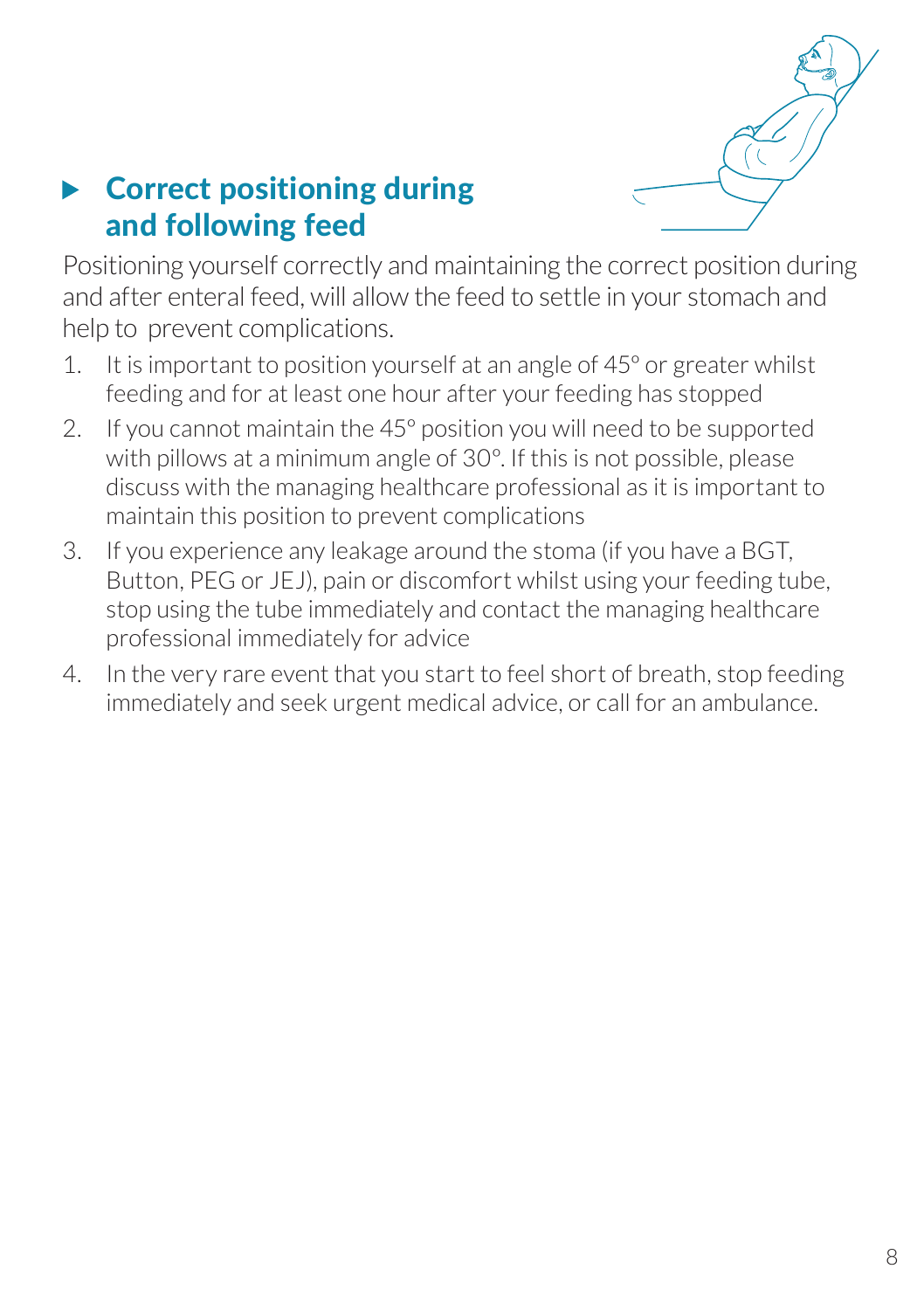# THE FEEDING TUBE

It is important to check the position of the tube to prevent complications as demonstrated by the training provided by the Nutricia Choice Enteral Nurse Specialist.

To keep your feeding tube in the best condition and to avoid unnecessary replacement of the feeding tube, follow the instructions below.

### Prevent tube blockages

Regular care and flushing of the tube will help to prevent the tube becoming blocked.

**Equipment:** a 60ml enteral feeding syringe and water (type and volume as recommended by the managing healthcare professional).

- 1. Wash hands before and after caring for your tube
- 2. If you have a nasogastric tube confirm placement via aspiration of stomach contents as demonstrated to you by the managing healthcare professional Never administer anything through a nasogastric tube until you are sure it is in the right place. If you are unable to confirm that the tube is in the correct position contact the Nutricia Choice Enteral Nurse Specialist or managing healthcare professional for advice.
- 3. Draw up recommended water with an enteral syringe and attach to the feeding tube (first attach extension set to tube if it is a Button)
- 4. Flush the tube with water, type and volume as recommended by the managing healthcare professional, before and after the administration of feed or medication, or every 4–6 hours if feeding is not in progress (except during the night or as recommended by the managing healthcare professional) to prevent tube blockage (detach extension set post use if it is a Button)
- 5. If you suspect a **blockage** or you experience resistance when flushing the tube, do not force water into the tube. Do not use the tube and contact the Nutricia Choice Enteral Nurse Specialist immediately.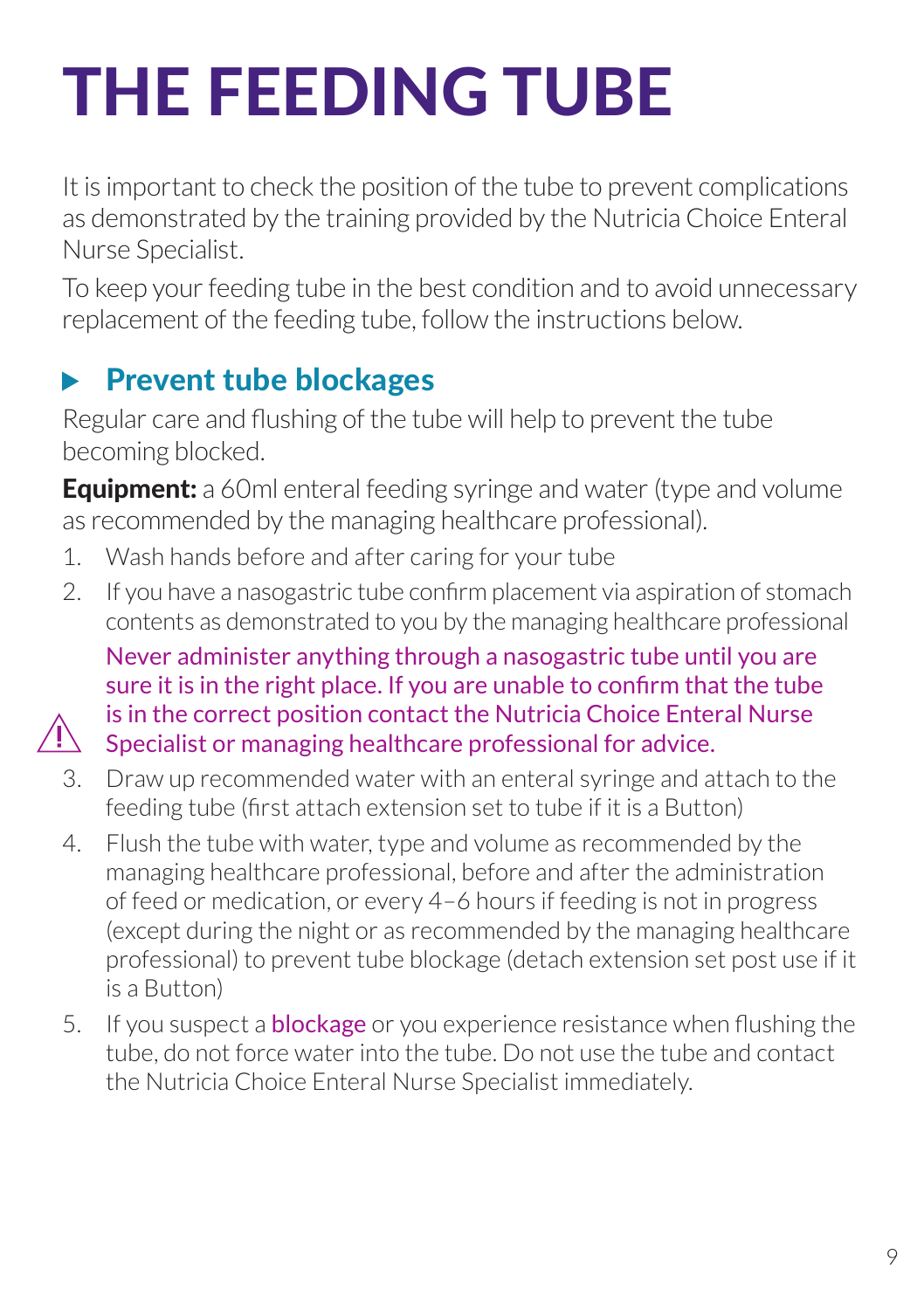# MEDICATION

Always follow the advice given by the managing healthcare professional. Administering medication correctly will avoid your feeding tube becoming blocked. Follow instructions below.

Equipment: a 60ml enteral syringe, medication and recommended water.

- 1. Request medication from the managing healthcare professional in a liquid form where possible (if you are administering via the tube)
- 2. If medication is available only in tablet form, seek advice from the managing healthcare professional
- 3. Wash hands before and after giving medication
- 4. Check feeding tube position if applicable (pH must be checked if it is a nasogastric tube)
- 5. Flush the tube using a 60ml enteral syringe (attach extension set if the tube is a Button) with water as recommended by the managing healthcare professional
- 6. Administer medication as prescribed by the managing healthcare professional using an enteral syringe
- 7. Catheter tip syringes must not be used to measure medication
- 8. If more than one medication is due to be given at the same time flush the tube with water, volume as recommended by the managing healthcare professional, between administration of each medicine
- 9. Flush the tube using a 60ml enteral syringe with water after administering medication as recommended by the managing healthcare professional (detach extension set if the tube is a Button)
- 10. Do not administer over the counter medication without first consulting the managing healthcare professional
- 11. You are advised to contact the managing healthcare professional immediately if there is any reason that your medication or feed needs to be delayed or omitted due to no available enteral or oral route.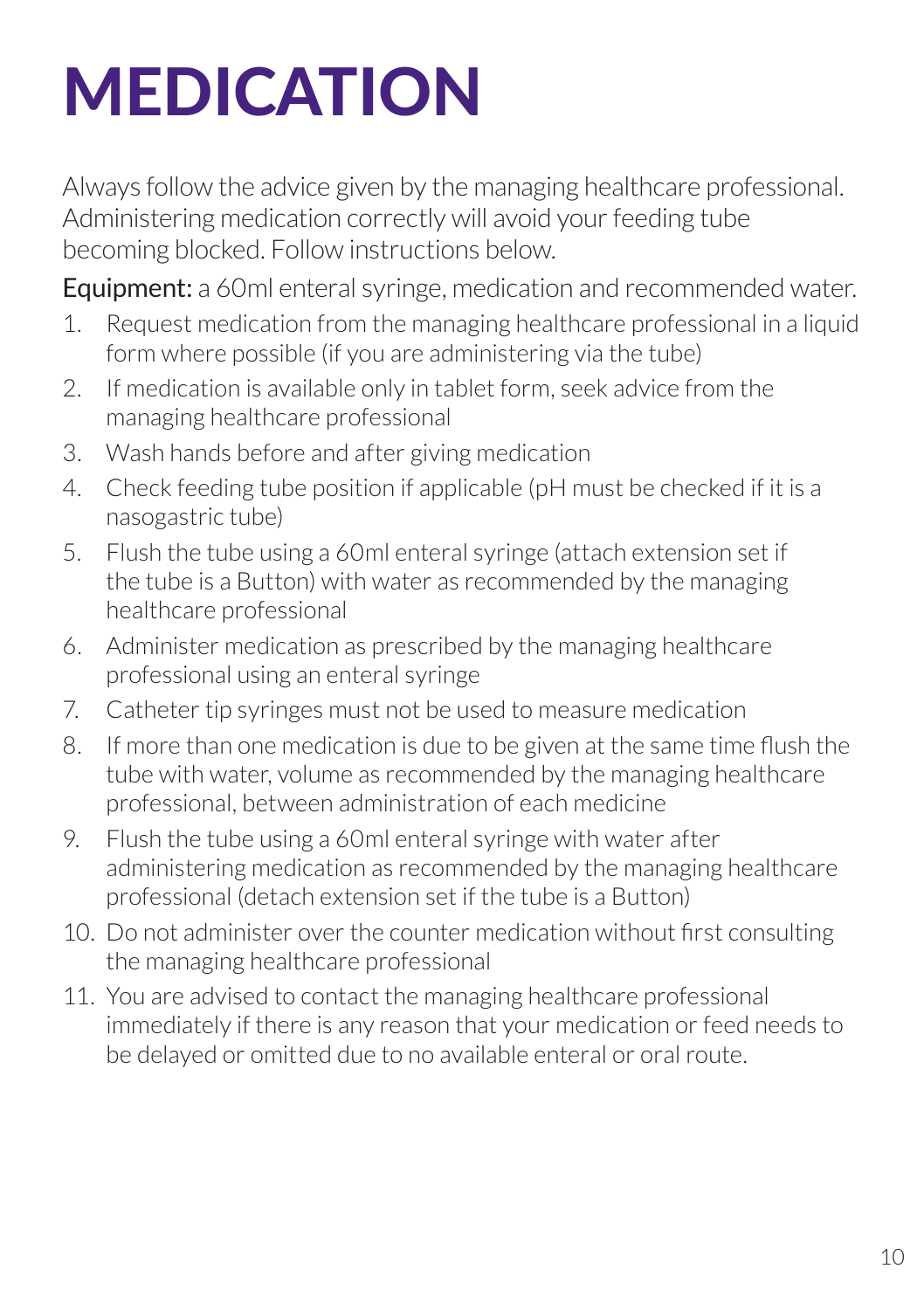#### **Interactions** ь

Interactions between feed and drugs can occur. Always check with the managing healthcare professional before administering any medication via a feeding tube.

Where possible administer prescribed medication during a break in the feeding regimen to minimise this.

The managing healthcare professional will be able to provide you with guidance regarding drug/nutrient interactions. It is important to follow the instructions regarding administration and contact the managing healthcare professional if you have any questions or concerns regarding interactions or side effects.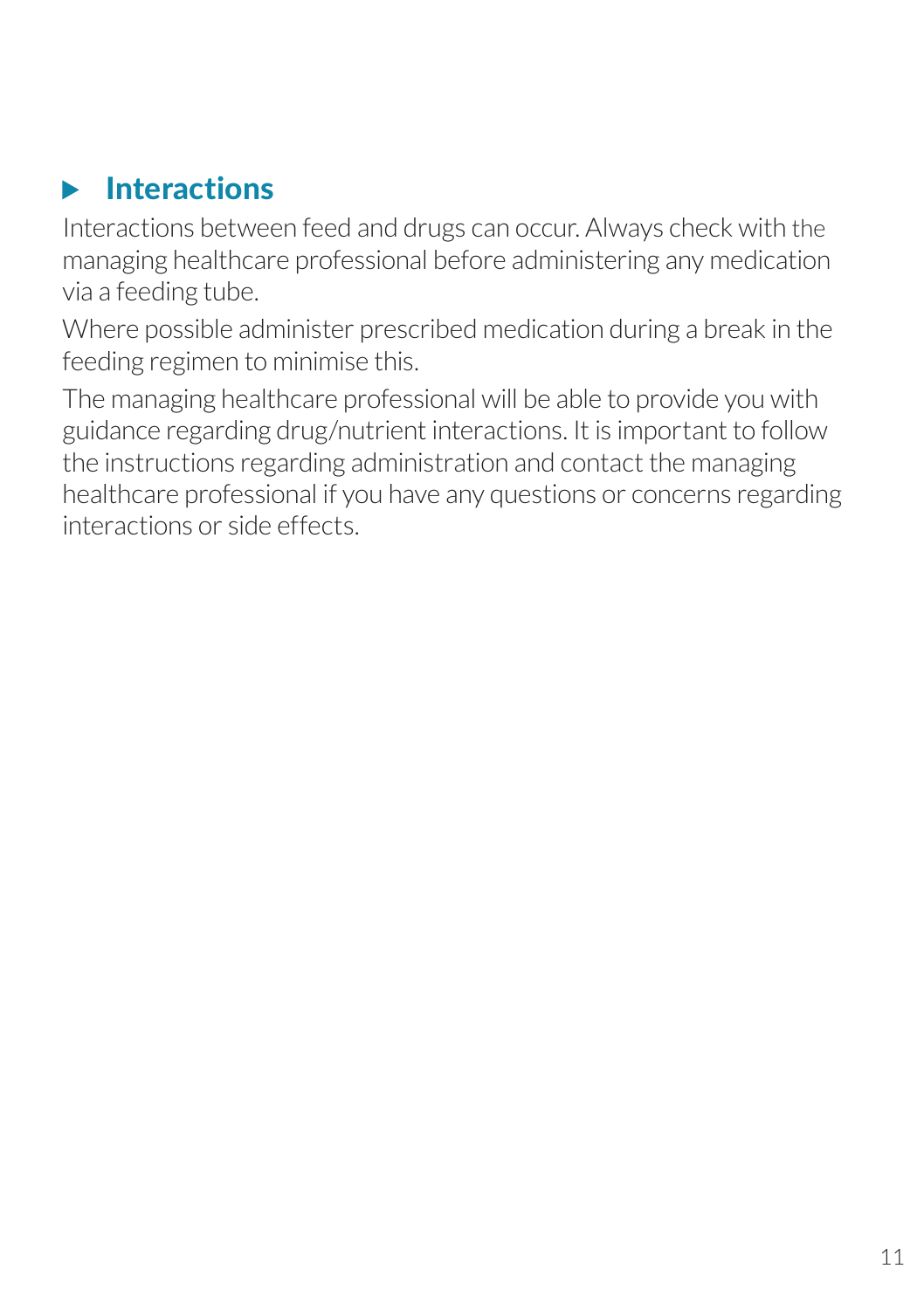# DAILY CARE

### **Mouth care**

It is important to maintain oral hygiene if you are being partially or completely enterally fed, which will assist in keeping your mouth, teeth and gums clean and free from infection. The frequency and methods of mouth care will depend on the advice given by the managing healthcare professional.

#### Difficulties managing mouth care

If you have a sore mouth, bleeding gums, blistered tongue or mouth, you must contact the managing healthcare professional for advice.

#### Skin care

Care of the skin around your tube will reduce irritation and possible infections. For instructions on how to care for the your skin refer to your tube leaflet.

#### Difficulties managing skin care

If your skin becomes sore or irritated, contact your nurse or the managing healthcare professional.

Avoid using creams as they can damage the tube material and may lead to irritation of the skin and give rise to infection.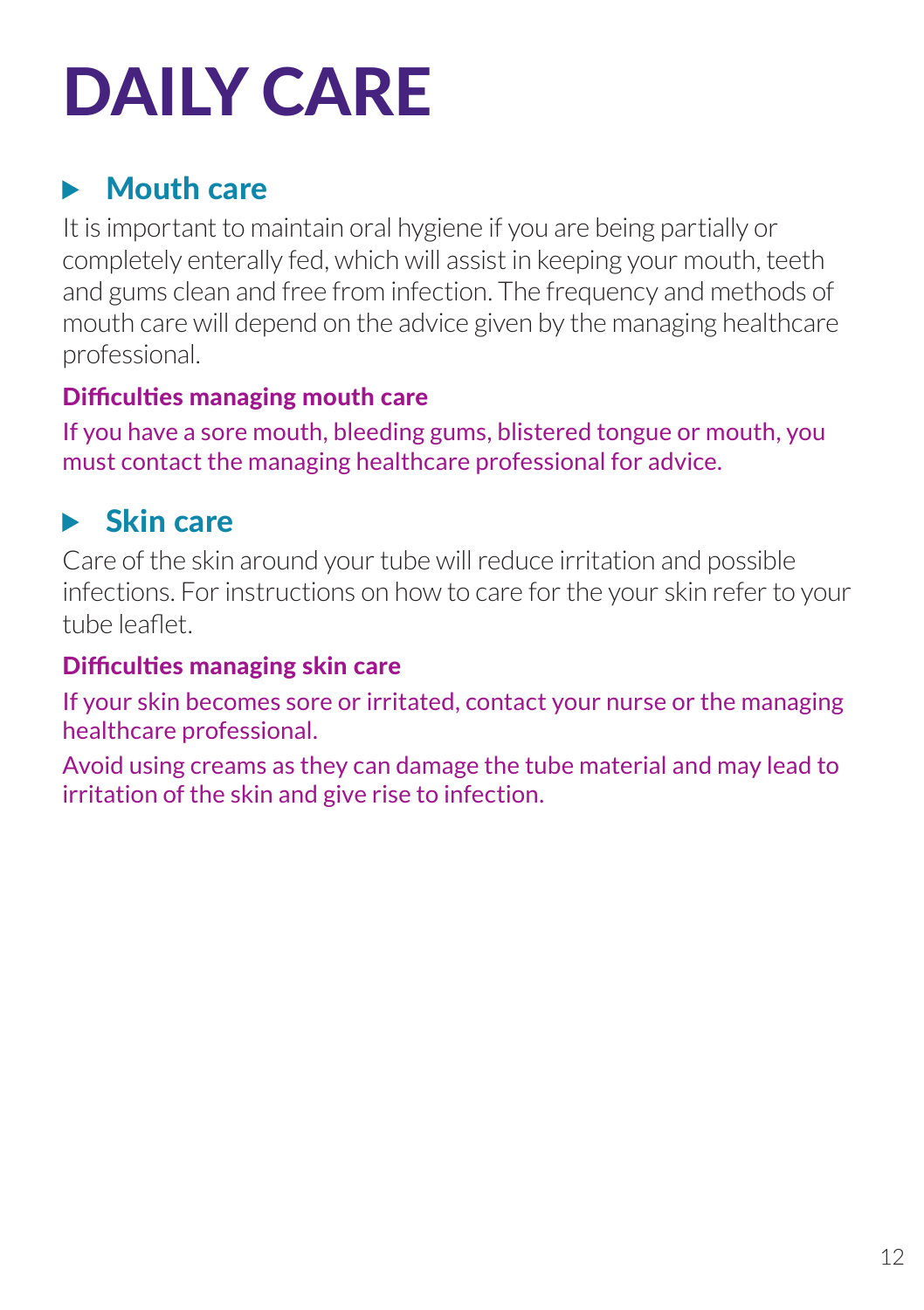# TUBE FEEDING METHODS

#### Continuous or bolus feeding  $\blacktriangleright$

Tube feed can be given continuously or in smaller amounts during the day (also called 'bolus feeding'). It will depend on the advice of the managing healthcare professional, your personal situation, the tube position and, where possible, your own preference.

**Continuous pump feeding:** You will receive your tube feed through a continuous drip using a feeding pump.

**Bolus feeding:** You will receive your feed in smaller amounts throughout the day/night using a 60ml enteral syringe or a bolus feeding set.

#### Only use the feeding method the managing healthcare professional has advised.

#### Pump feeding

- The speed of feeding can be programmed into the feeding pump and an alarm will sound when your Pack or bottle is empty or if problems occur
- Ensure your pump and stand are kept clean and in good working order by checking and cleaning as per instruction booklet at regular intervals.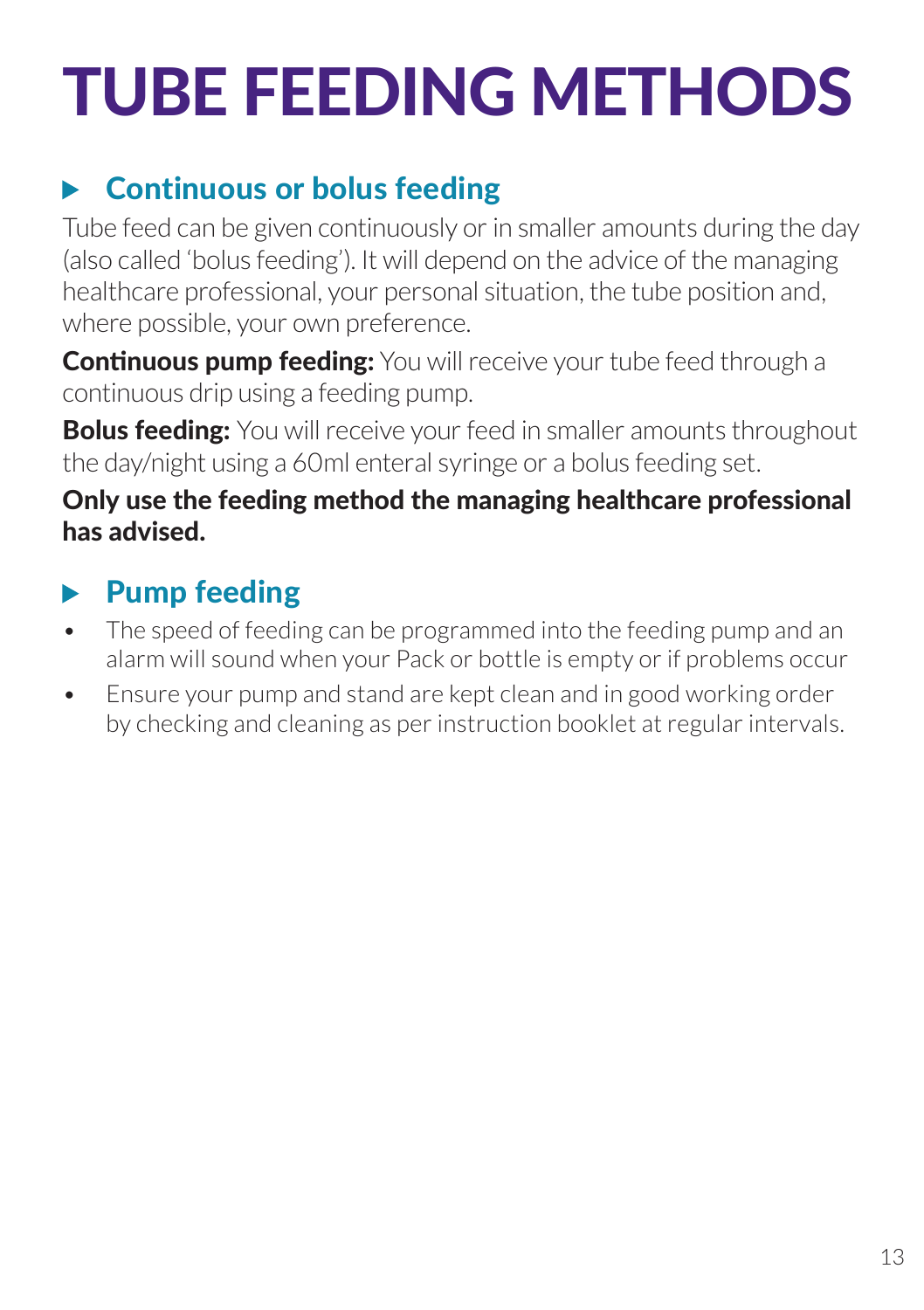### FEEDING PUMP INSTRUCTIONS

#### Follow the "Flocare® feeding pump instructions"  $\blacktriangleright$

**Equipment:** feeding pump, stand (drip, Z, or Go Frame with carry bag), feeding set, 60ml enteral syringe, feed, recommended water.

- 1. Wash hands before and after operating pump, refer to 'Minimising Contamination of Feeding Through Safe Handling'
- 2. Check the label of your feed to make sure you are using the correct product, refer to 'Checking your feed'
- 3. Position at 45° during and at least one hour after feed, refer to 'Comfort and Correct Positioning During and Following Feed'
- 4. Check feeding tube position prior to administering anything down the tube (pH must be checked if it is a nasogastric tube)
- 5. Flush the feeding tube using a 60ml enteral syringe containing volume and type of recommended water
- 6. Prepare and hang feed as demonstrated during training and follow the appropriate pump instructions
- 7. Program the pump as shown in the relevant pump instruction booklet or pump leaflet
- 8. If it is a Button then remove extension set once feeding regime complete.

**Please Note:** If the pump alarm sounds refer to the pump troubleshooting guide in the pump instruction booklet or pump leaflet. If the pump continues to alarm contact the Nutricia Choice Enteral Nurse Specialist or emergency support advice line.

#### $\blacktriangleright$  Tube feed type

Nutricia Pack and Flocare feeding sets are a safe combination of tube feed and sets, because the method of connecting the set to the feed lowers the chance of bacterial contamination of your tube feed.

Important Note: It is important that you contact your Nutricia Choice Enteral Nurse Specialist if you need additional training on the Flocare pump or tube feeding.